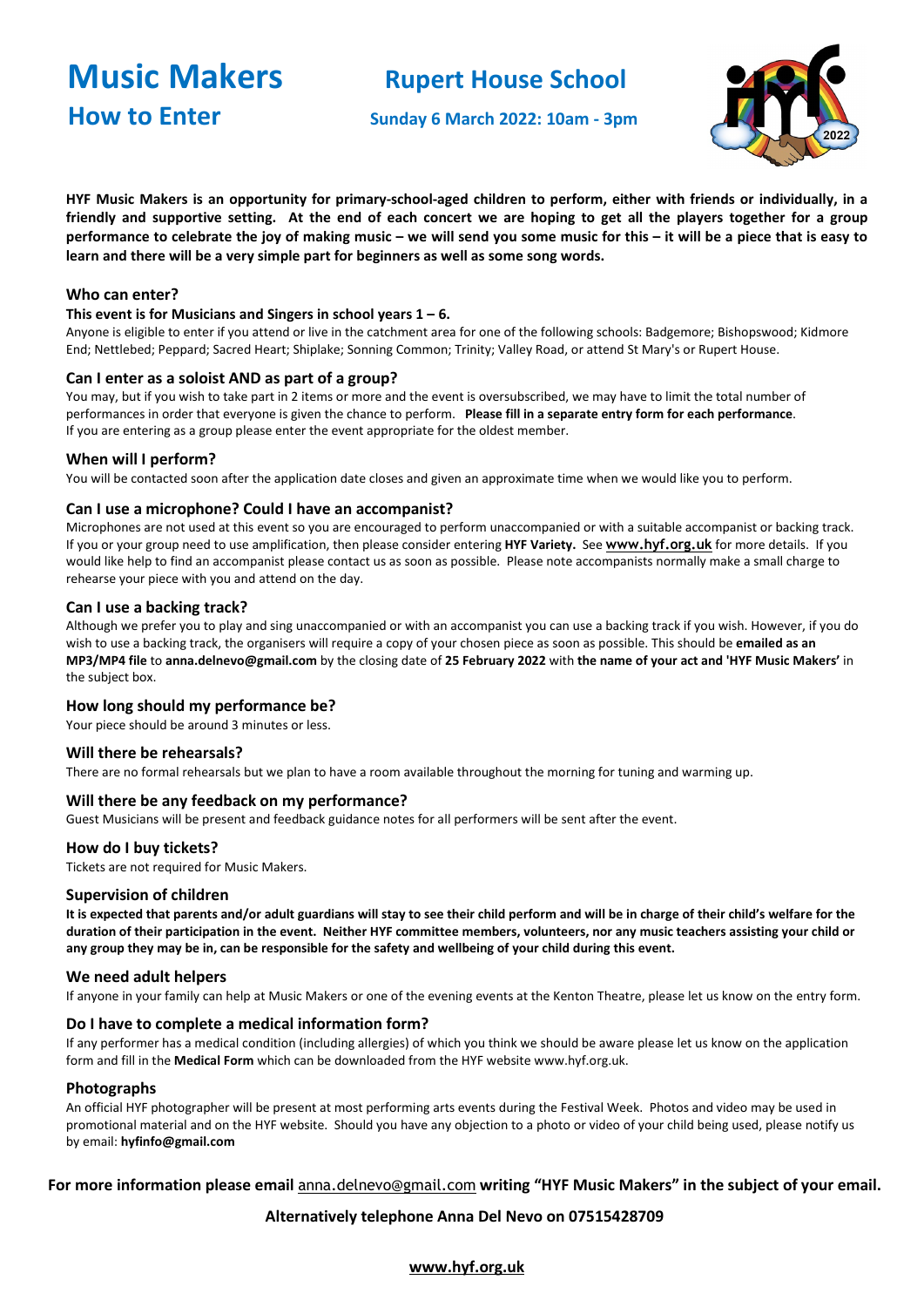**Music Makers** Rupert House School

**How to Enter** Sunday 6 March 2022: 10am - 3pm



## **How to enter:**

Please read the entry notes, print out and complete this form (in block capitals) and return it by the closing date: **25 February 2022** to: anna.delnevo@gmail.com **writing "HYF Music Makers" in the subject of your email**  For more information **please email or phone Anna on 07515428709**

| <b>YOUR NAME (s)</b><br>larger groups please continue on reverse                                                                                                                                                                                                                                                                                                                                                            | Age &<br>Date of Birth | Instrument (musicians only) | <b>School</b><br>Year | Your school name |  |  |  |  |
|-----------------------------------------------------------------------------------------------------------------------------------------------------------------------------------------------------------------------------------------------------------------------------------------------------------------------------------------------------------------------------------------------------------------------------|------------------------|-----------------------------|-----------------------|------------------|--|--|--|--|
|                                                                                                                                                                                                                                                                                                                                                                                                                             |                        |                             |                       |                  |  |  |  |  |
|                                                                                                                                                                                                                                                                                                                                                                                                                             |                        |                             |                       |                  |  |  |  |  |
|                                                                                                                                                                                                                                                                                                                                                                                                                             |                        |                             |                       |                  |  |  |  |  |
|                                                                                                                                                                                                                                                                                                                                                                                                                             |                        |                             |                       |                  |  |  |  |  |
|                                                                                                                                                                                                                                                                                                                                                                                                                             |                        |                             |                       |                  |  |  |  |  |
|                                                                                                                                                                                                                                                                                                                                                                                                                             |                        |                             |                       |                  |  |  |  |  |
| IF YOU ARE A GROUP DO YOU HAVE A GROUP NAME? -                                                                                                                                                                                                                                                                                                                                                                              |                        |                             |                       |                  |  |  |  |  |
| <b>MUSIC</b>                                                                                                                                                                                                                                                                                                                                                                                                                |                        |                             |                       |                  |  |  |  |  |
| Name of piece:                                                                                                                                                                                                                                                                                                                                                                                                              | Name of composer:      |                             |                       |                  |  |  |  |  |
| Are you using an accompanist?<br>$YES \Box NO \Box$<br>Name of accompanist:<br>YES $\square$<br>MP3 or MP4 emailed? YES $\Box$<br>Are using a backing track?<br>NO <sub>1</sub><br>NO $\sqcap$                                                                                                                                                                                                                              |                        |                             |                       |                  |  |  |  |  |
| If you are applying to perform individually AND in a group, please let us know here so that we can try and put you in the<br>same mini-concert for both performances (although we cannot guarantee this)                                                                                                                                                                                                                    |                        |                             |                       |                  |  |  |  |  |
| If Yes, what name or group name on other application form(s)?                                                                                                                                                                                                                                                                                                                                                               |                        |                             |                       |                  |  |  |  |  |
| <b>EQUIPMENT</b>                                                                                                                                                                                                                                                                                                                                                                                                            |                        |                             |                       |                  |  |  |  |  |
| Will you need any of the following?                                                                                                                                                                                                                                                                                                                                                                                         |                        |                             |                       |                  |  |  |  |  |
| <b>Music Stand(s)</b><br>Chair(s)<br>Piano                                                                                                                                                                                                                                                                                                                                                                                  |                        | Other Please give details:  |                       |                  |  |  |  |  |
| <b>BACKGROUND INFORMATION</b>                                                                                                                                                                                                                                                                                                                                                                                               |                        |                             |                       |                  |  |  |  |  |
| Please tell us something about yourselves that will help us to introduce you to the audience - continue on reverse if<br>necessary.                                                                                                                                                                                                                                                                                         |                        |                             |                       |                  |  |  |  |  |
|                                                                                                                                                                                                                                                                                                                                                                                                                             |                        |                             |                       |                  |  |  |  |  |
|                                                                                                                                                                                                                                                                                                                                                                                                                             |                        |                             |                       |                  |  |  |  |  |
| Please note: The personal data supplied in this application form will only be used for the purposes of administering the HYF event you have applied for,<br>after which, this application form and any records of personal data will be deleted.<br>Please keep my name and email address so that HYF can send me information about HYF events including announcements and fundraising activities.<br>Please tick to agree. |                        |                             |                       |                  |  |  |  |  |
| If at any point you change your mind and want to withdraw your consent, please let us know by emailing hyfinfo@gmail.com and we'll update your details.<br>You also have rights to access your personal data, to have it corrected or deleted, to object to processing and to lodge a complaint with the ICO.                                                                                                               |                        |                             |                       |                  |  |  |  |  |

*FOR HYF OFFICE USE ONLY: DATE: ENTRY NO:*

## **[www.hyf.org.uk](http://www.hyf.org.uk/)**